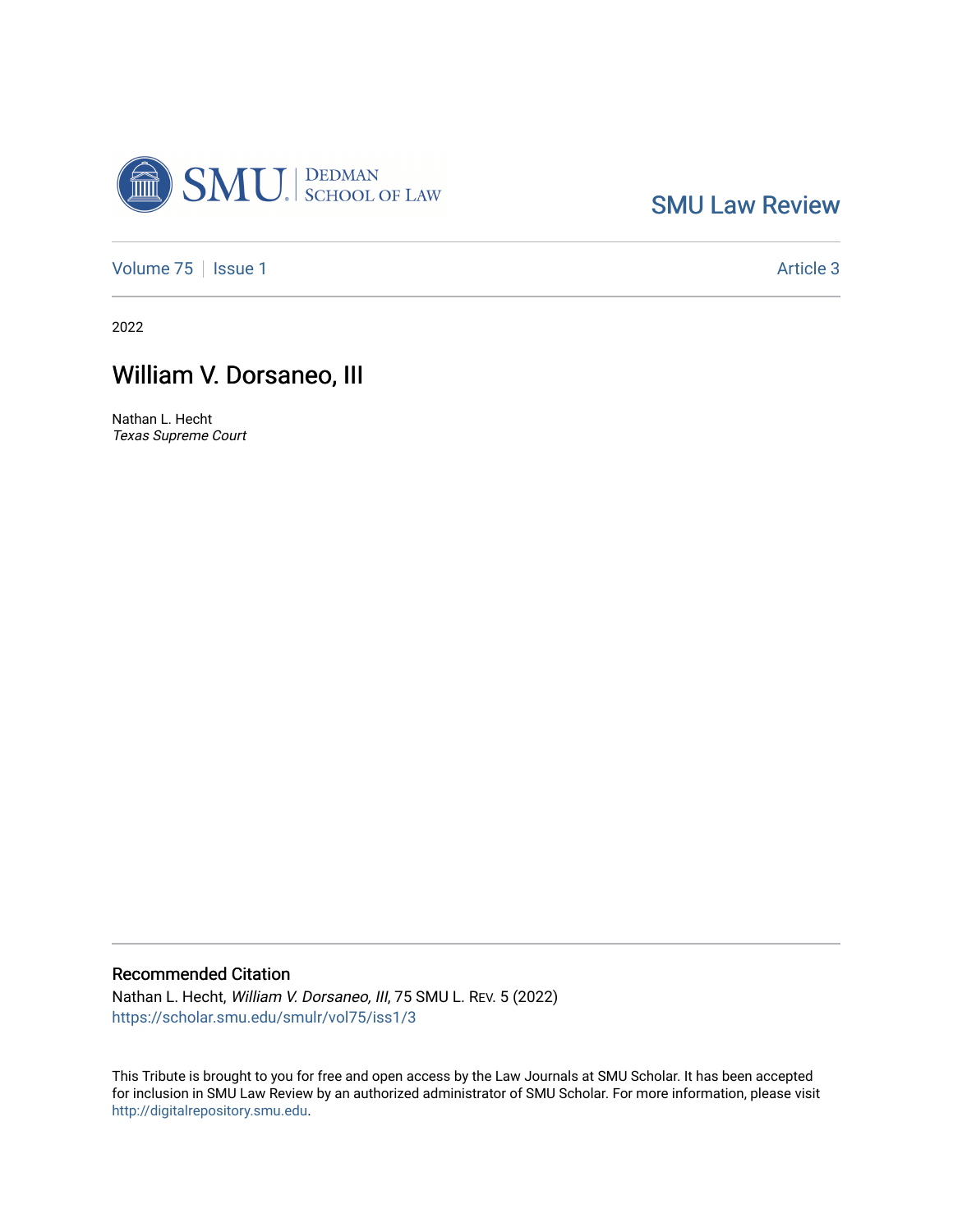## WILLIAM V. DORSANEO, III

## *Nathan L. Hecht*\*

VE spent years in class with Bill Dorsaneo. It's not that he wouldn't give me a passing grade. He didn't test or grade me at all (that he told me about). And class wasn't held at the SMU Dedman School of Law, where Profess 'VE spent years in class with Bill Dorsaneo. It's not that he wouldn't give me a passing grade. He didn't test or grade me at all (that he told me about). And class wasn't held at the SMU Dedman School of his *nom de guerre*, "Wild Bill," though he may not say so)—has taught Civil Procedure and other courses for more than forty-five years. No, Bill conducted the class I attended in hundreds of meetings of the Texas Supreme Court Advisory Committee, of which Bill has been a member for forty years. I've been the liaison to the Committee since 1989.

A word of history, of which Bill is a scholar.1 The Court created the Committee in 1940.<sup>2</sup> A few months earlier, the forty-sixth Texas Legislature had "invested" the Court "with the full rule-making power in the practice and procedure in civil cases" for the first time in history,3 passing the Rules of Practice Act.4 At the time, almost all Texas civil procedure was statutory. The twenty-one-member Committee was charged with advising the Court on which statutory provisions should be retained in the *Rules* or repealed, what procedures should be borrowed or adapted from the new *Federal Rules of Civil Procedure* that had become effective in 1938, and what other provisions should be added or improved.5 The Committee finished its work promptly, and the Supreme Court issued its order adopting the *Texas Rules of Civil Procedure* on October 29, 1940, to be effective September 1, 1941.<sup>6</sup>

The Advisory Committee remains in existence to this day, still studying every aspect of civil procedure, as well as other operations of the justice system, and recommending improvements to the Court. In the past two decades, the Legislature has directed that changes be made in court rules and procedures rather than making them itself, demonstrating its respect for, and trust in, the Committee's work. For many years, Committee membership has hovered around fifty. Members are appointed from across the State and from all areas of practice and the judiciary. All are

Texas Supreme Court, Chief Justice.

<sup>1.</sup> *See* William V. Dorsaneo, III, *The History of Texas Civil Procedure*, 65 BAYLOR L. REV. 713 (2013).

<sup>2.</sup> *See id.* at 734–35.

<sup>3.</sup> *Id.*

<sup>4.</sup> Act of May 15, 1939, 46th Leg., R.S., ch.25, § 2, 1939 Tex. Gen. Laws 201, 201 [HB 108], *repealed by* Act of June 12, 1985, 69th Leg., ch. 480, § 26(1), 1985 Tex. Gen. Laws 1720, 2048 (current version at TEX. GOV'T CODE ANN. § 22.004 (West 2021)).

<sup>5.</sup> *See* Dorsaneo, *supra* note 1, at 735–36.

<sup>6.</sup> *See id.* at 737.